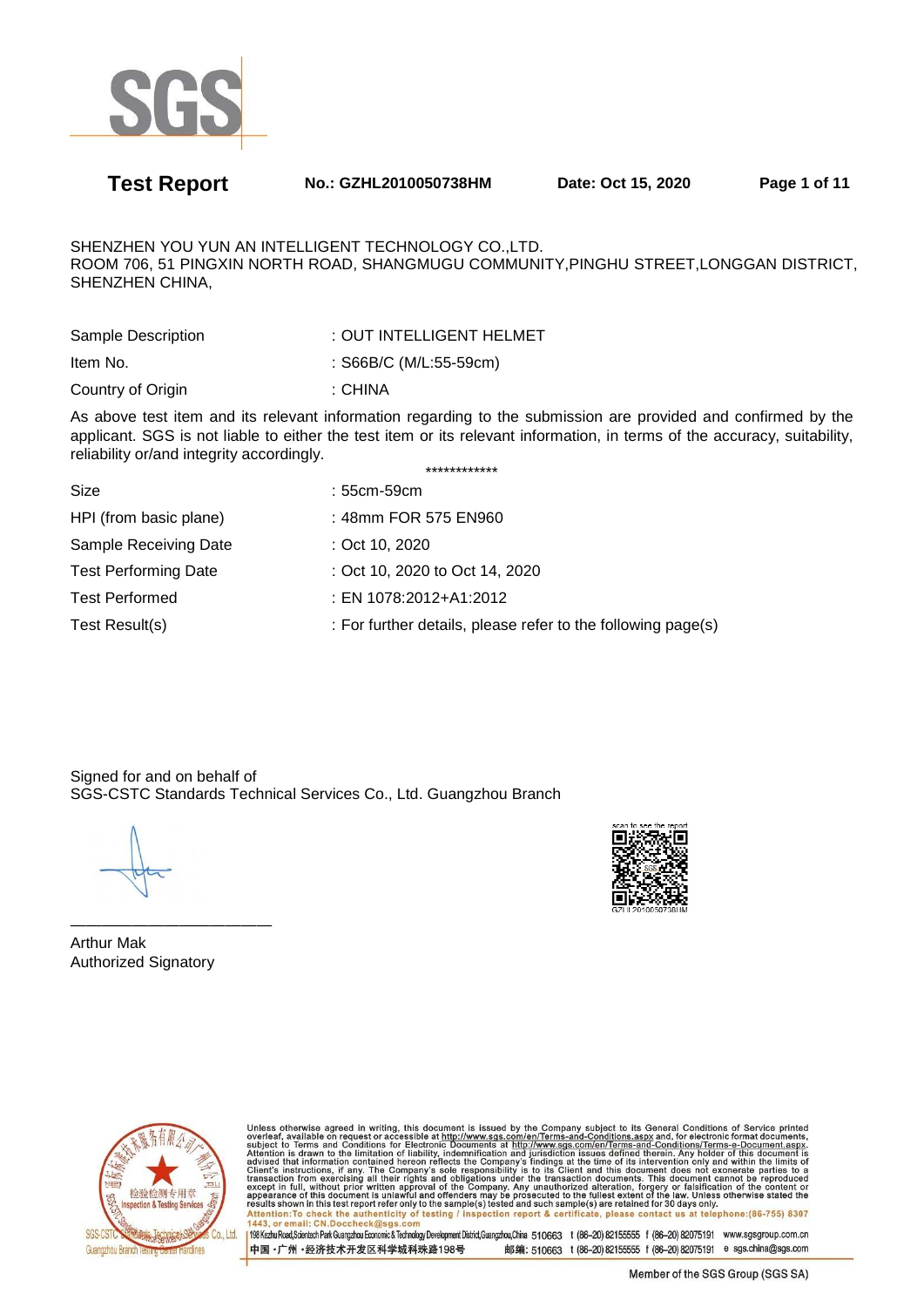

**Test Report No.: GZHL2010050738HM Date: Oct 15, 2020 Page 2 of 11** 

### **Test Conducted:** Based on **EN 1078:2012+A1:2012**

Helmets for pedal cyclists and for users of skateboards and roller skates

### **Number of Tested Sample:** 4 piece(s)

### **Test Results:** Details shown as following table

| <b>Clause</b> | <b>Test Method/Requirement</b>                                                                                                                                                                                                                                                                                                                                                                                                                                                                                                                                                                                                      |                     |  |  |
|---------------|-------------------------------------------------------------------------------------------------------------------------------------------------------------------------------------------------------------------------------------------------------------------------------------------------------------------------------------------------------------------------------------------------------------------------------------------------------------------------------------------------------------------------------------------------------------------------------------------------------------------------------------|---------------------|--|--|
| 4.1           | <b>Materials</b><br>For those parts of the helmet coming into contact with the skin, the material used<br>should be known not to undergo appreciable alteration from contact with sweat or with<br>substances likely to be found in toiletries.<br>Materials shall not be used which are known to cause skin disorders.                                                                                                                                                                                                                                                                                                             | <b>NT</b>           |  |  |
| 4.2           | <b>Construction</b><br>The helmet normally consists of a means of absorbing impact energy and means of<br>retaining the helmet on the head in an accident.<br>The helmet should be durable and withstand handling. The helmet shall be so designed<br>and shaped that parts of it (visor, rivets, ventilators, edges, fastening device and the<br>like) are not likely to injure the user in normal use.<br><b>NOTE:</b> Helmets should:<br>have low weight;<br>be ventilating:<br>be easy to put on and take off;<br>be usable with spectacles;<br>not significantly interfere with the ability of the user to hear traffic noise. | Pass<br>See annex 1 |  |  |
| 4.3           | <b>Field of vision</b><br>When tested in accordance with 5.7 there shall be no occultation in the field of vision<br>bounded by angles as follows (see Figure 1):<br>- horizontally: min. 105° from the longitudinal ver tical median plane to the left and right<br>hand sides;<br>- upwards: min. 25° from the reference plane;<br>- downwards: min. 45° from the basic plane.                                                                                                                                                                                                                                                    | Pass<br>See annex 4 |  |  |
| 4.4           | <b>Shock absorbing capacity</b><br>The helmet shall give protection to the forehead, rear, sides, temples and crown of the<br>head.<br>When tested in accordance with 5.3 and 5.4 the peak acceleration shall not, for each<br>impact, exceed 250 g for the velocity of 5,42 +0.1,-0 m/s on the flat anvil, and<br>4,57+0.1,-0 m/s on the kerbstone anvil.<br>NOTE: These are theoretically equivalent to 1 497 mm and 1 064 mm drop heights respectively.                                                                                                                                                                          | Pass<br>See annex 2 |  |  |
| 4.5           | <b>Durability</b><br>After being tested the helmet shall not exhibit damage that could cause significant<br>injury to the wearer (sharp edges, points).                                                                                                                                                                                                                                                                                                                                                                                                                                                                             | Pass                |  |  |
| 4.6           | <b>Retention system</b>                                                                                                                                                                                                                                                                                                                                                                                                                                                                                                                                                                                                             |                     |  |  |



Unless otherwise agreed in writing, this document is issued by the Company subject to its General Conditions of Service printed<br>overleaf, available on request or accessible at http://www.sgs.com/en/Terms-and-Conditions.asp Attention: To check the authenticity of testing / inspection report & certificate, please contact us at telephone: (86-755) 8307<br>1443, or email: CN.Doccheck@sgs.com 198 Kezhu Road,Scientech Park Guangzhou Economic & Technology Development District,Guangzhou,China 510663 t (86-20) 82155555 f (86-20) 82075191 www.sgsgroup.com.cn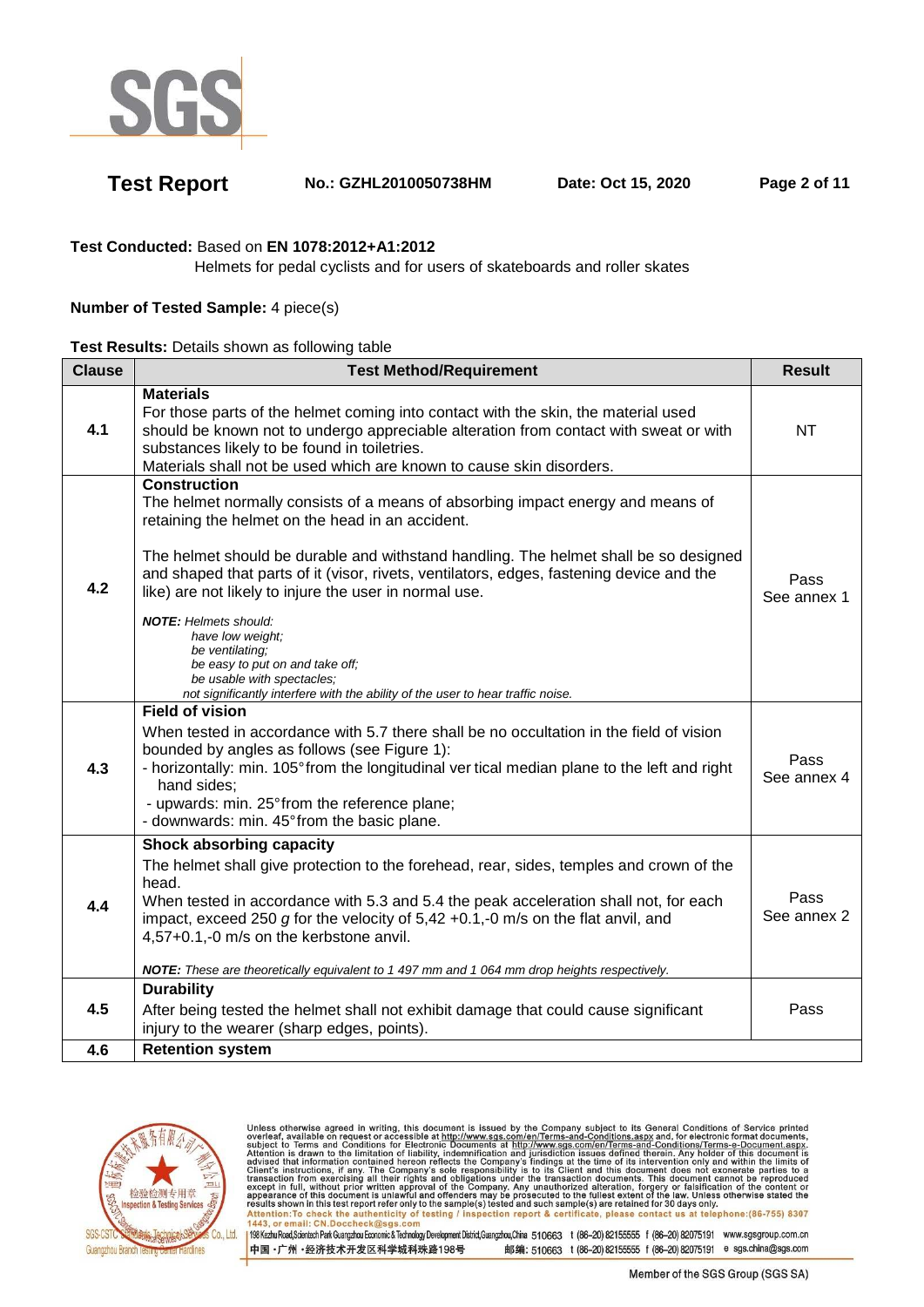

**Test Report No.: GZHL2010050738HM Date: Oct 15, 2020 Page 3 of 11** 

| <b>Clause</b>                                                                                                                                                                                                                                                                                                                                                                                                                                                                                                                                                                                                            | <b>Test Method/Requirement</b>                                                                                                                                                                                                                                                                                                                                                                                                                                                                                                                                                               |                     |  |  |
|--------------------------------------------------------------------------------------------------------------------------------------------------------------------------------------------------------------------------------------------------------------------------------------------------------------------------------------------------------------------------------------------------------------------------------------------------------------------------------------------------------------------------------------------------------------------------------------------------------------------------|----------------------------------------------------------------------------------------------------------------------------------------------------------------------------------------------------------------------------------------------------------------------------------------------------------------------------------------------------------------------------------------------------------------------------------------------------------------------------------------------------------------------------------------------------------------------------------------------|---------------------|--|--|
| 4.6.1                                                                                                                                                                                                                                                                                                                                                                                                                                                                                                                                                                                                                    | <b>General</b><br>Means shall be provided for retaining the helmet on the wearer's head. All parts of the<br>retention system shall be securely attached to the helmet.                                                                                                                                                                                                                                                                                                                                                                                                                      |                     |  |  |
| 4.6.2                                                                                                                                                                                                                                                                                                                                                                                                                                                                                                                                                                                                                    | Chin strap<br>The chin strap shall not include a chin cup. Any chin strap shall be no less than 15 mm<br>wide. Chin straps may be fitted with means of enhancing comfort for the wearer.                                                                                                                                                                                                                                                                                                                                                                                                     | Pass                |  |  |
| 4.6.3                                                                                                                                                                                                                                                                                                                                                                                                                                                                                                                                                                                                                    | <b>Fastening device</b><br>Any retention system shall be fitted with a device to adjust and maintain tension in the<br>system. The device shall be capable of adjustment so that the buckle does not sit on<br>the jaw bone.                                                                                                                                                                                                                                                                                                                                                                 | Pass                |  |  |
| 4.6.4                                                                                                                                                                                                                                                                                                                                                                                                                                                                                                                                                                                                                    | Color<br>No part of the retention system shall be colored green.<br>NOTE: It is recommended that the opening mechanism be marked with red or orange color.                                                                                                                                                                                                                                                                                                                                                                                                                                   | Pass                |  |  |
| 4.6.5                                                                                                                                                                                                                                                                                                                                                                                                                                                                                                                                                                                                                    | <b>Strength</b><br>When tested in accordance with 5.5, the dynamic extension of the retention system<br>shall not exceed 35 mm and the residual extension shall not exceed 25 mm. For this<br>purpose, extension includes slippage of the fastening device.<br>Damage to the retention system shall be accepted provided that the above<br>requirements are met.<br>NOTE: In this test, slippage of the fastening device can be measured and recorded separately from other<br>contributions to the extension but this is for information only and is not subject to a separate requirement. | Pass<br>See annex 3 |  |  |
| 4.6.6                                                                                                                                                                                                                                                                                                                                                                                                                                                                                                                                                                                                                    | <b>Effectiveness</b><br>When tested in accordance with 5.6 the helmet shall not come off the headform.                                                                                                                                                                                                                                                                                                                                                                                                                                                                                       | Pass                |  |  |
| 4.6.7                                                                                                                                                                                                                                                                                                                                                                                                                                                                                                                                                                                                                    | Ease of release<br>Following the strength test in accordance with 5.5 and with the load still applied, it shall<br>be possible to open the release system with one hand.                                                                                                                                                                                                                                                                                                                                                                                                                     | Pass                |  |  |
| 5.2                                                                                                                                                                                                                                                                                                                                                                                                                                                                                                                                                                                                                      | Inspection and determination of mass<br>Inspect the helmet to ascertain whether it is suitable for its intended purpose and fulfils<br>the general requirements in 4.2.<br>Determine the mass of the helmets of the same size submitted for testing. Calculate<br>and record the mean value in g rounded off to the nearest 10 g, stating the size of the<br>helmet.                                                                                                                                                                                                                         | Pass<br>See annex 1 |  |  |
|                                                                                                                                                                                                                                                                                                                                                                                                                                                                                                                                                                                                                          | <b>Marking</b><br>Each helmet shall be marked in such a way that the following information is easily<br>legible by the user and is likely to remain legible throughout the life of the helmet:                                                                                                                                                                                                                                                                                                                                                                                               | Pass                |  |  |
| $6\phantom{1}6$                                                                                                                                                                                                                                                                                                                                                                                                                                                                                                                                                                                                          | the number of this European standard;<br>a.                                                                                                                                                                                                                                                                                                                                                                                                                                                                                                                                                  | Pass                |  |  |
|                                                                                                                                                                                                                                                                                                                                                                                                                                                                                                                                                                                                                          | the name or trademark of the manufacturer;<br>b.                                                                                                                                                                                                                                                                                                                                                                                                                                                                                                                                             | Pass                |  |  |
|                                                                                                                                                                                                                                                                                                                                                                                                                                                                                                                                                                                                                          | the designation of the model;<br>с.                                                                                                                                                                                                                                                                                                                                                                                                                                                                                                                                                          | Pass                |  |  |
| Unless otherwise agreed in writing, this document is issued by the Company subject to its General Conditions of Service printed<br>overleaf, available on request or accessible at http://www.sgs.com/en/Terms-and-Conditions.ag<br>шι<br>Inspection & Testing Services<br>Attention: To check the authenticity of testing / inspection report & certificate, please contact us at telephone: (86-755) 8307<br>1443, or email: CN.Doccheck@sgs.com<br>198Kezhu Road,Scientech Park Guangzhou Economic & Technology Development District,Guangzhou,China 510663 t (86-20) 82155555 f (86-20) 82075191 www.sgsgroup.com.cn |                                                                                                                                                                                                                                                                                                                                                                                                                                                                                                                                                                                              |                     |  |  |

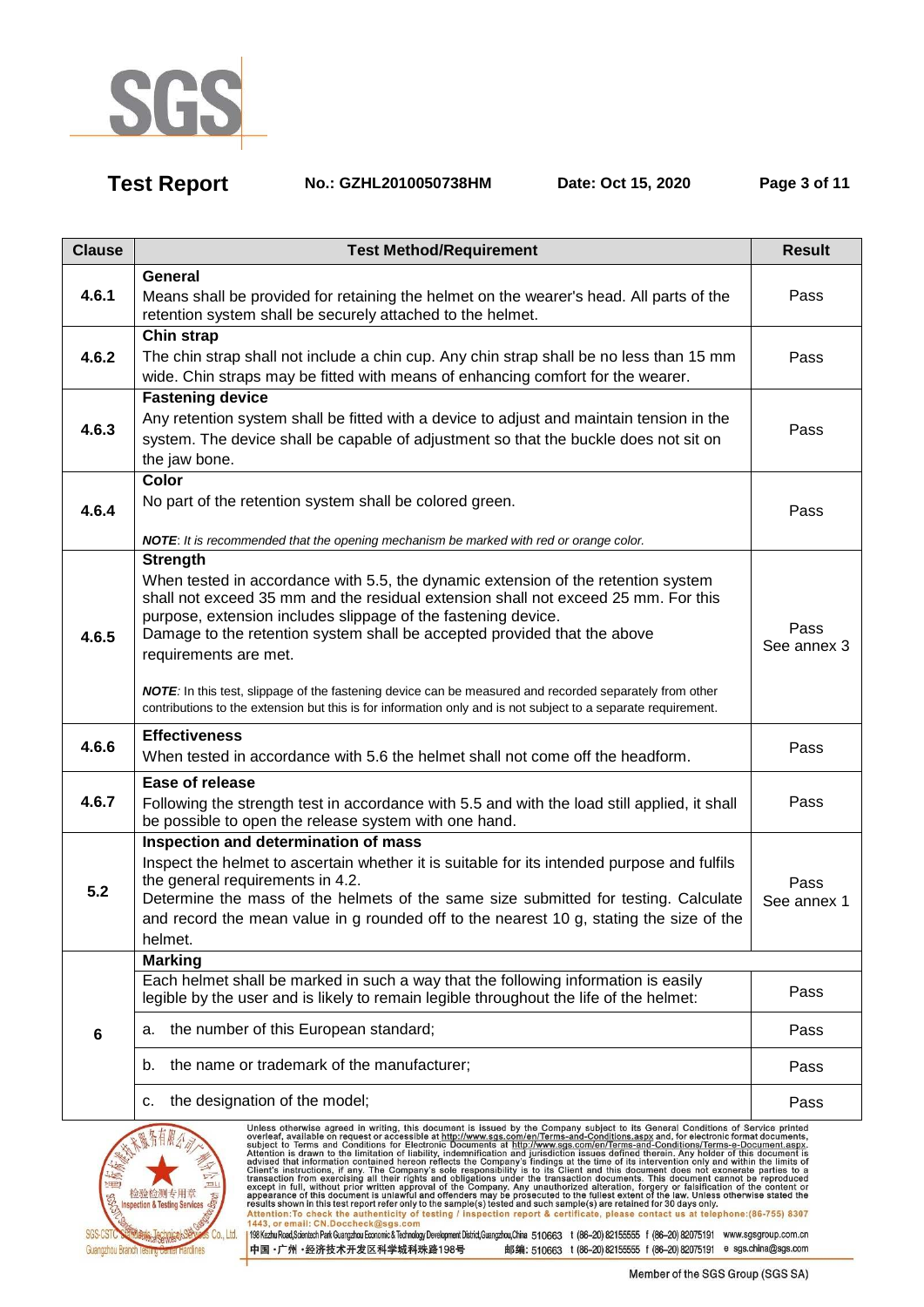

**Test Report No.: GZHL2010050738HM Date: Oct 15, 2020 Page 4 of 11** 

| <b>Clause</b>  | <b>Test Method/Requirement</b>                                                                                                                                                                                                                                                                               | <b>Result</b> |
|----------------|--------------------------------------------------------------------------------------------------------------------------------------------------------------------------------------------------------------------------------------------------------------------------------------------------------------|---------------|
|                | the designation, which shall be one or more of the following:-helmet for pedal<br>d.<br>cyclists, skateboarders or roller skaters;                                                                                                                                                                           | Pass          |
|                | the size or size range of the helmet, quoted as the circumference (in centimeters)<br>е.<br>of the head which the helmet is intended to fit;                                                                                                                                                                 | Pass          |
|                | the weight of the helmet (the average mass in g determined according to EN<br>f.<br>$1078, 5.2$ ;                                                                                                                                                                                                            | Pass          |
|                | year and quarter of manufacture;<br>q.                                                                                                                                                                                                                                                                       | Pass          |
|                | a label carrying the instructions - "Warning! This helmet should not be used by<br>h.<br>children while climbing or doing other activities when there is a risk of<br>strangulation/hanging if the child gets trapped with the helmet"                                                                       | Pass          |
|                | In addition, if the helmet has components made of material which are known to be<br>adversely affected by contact with hydrocarbons, cleaning fluids, paints, transfers or<br>other extraneous additions, the helmet shall carry an appropriate warning.                                                     | Pass          |
|                | If there is a consumer sales packaging, the information specified in a), b), d), and h)<br>shall also be given on that package. The text shall be of minimum font size 12.                                                                                                                                   | <b>NA</b>     |
|                | Information supplied by the manufacture                                                                                                                                                                                                                                                                      |               |
|                | With every helmet clear information in the language of the country of sale shall be<br>given as follows:                                                                                                                                                                                                     | Pass          |
|                | a. that the helmet can only protect if it fits well and that the buyer should try different<br>sizes and choose the size which feels secure and comfortable on the head:                                                                                                                                     | Pass          |
| $\overline{7}$ | that the helmet should be adjusted to fit the user, e.g. the straps positioned so that<br>b.<br>they do not cover the ears, the buckle positioned away from the jawbone and the<br>straps and buckle adjusted to be both comfortable and firm;                                                               | Pass          |
|                | how the helmet should be positioned on the head to ensure the intended protection<br>c.<br>is provide (e.g. that it should be placed so as to protect the forehead and not be<br>pushed too for over the back of the head); to protect the forehead and not be<br>pushed too for over the back of the head); | Pass          |
|                | that a helmet cannot always protect against injury;<br>d.                                                                                                                                                                                                                                                    | Pass          |
|                | that a helmet subjected to a severe impact should be discarded and destroyed;<br>е.                                                                                                                                                                                                                          | Pass          |
|                | f.<br>a statement of the danger of modifying or removing any of the original component<br>parts of the helmet other than as recommended by the manufacturer, and that<br>helmets should not be adapted for the purpose of fitting accessories in a way not<br>recommended by the manufacturer.               | Pass          |

## **Remark:**

- 1. NA = Not applicable.
- 2. NT = Not tested as per client's request.



Unless otherwise agreed in writing, this document is issued by the Company subject to its General Conditions of Service printed<br>overleaf, available on request or accessible at http://www.sgs.com/en/Terms-and-Conditions.asp Passission in this essent point of the samplets) issued and such samplets are retained to so days only the samplet of the authenticity of testing / inspection report & certificate, please contact us at telephone: (86-755) 198 Kezhu Road,Scientech Park Guangzhou Economic & Technology Development District,Guangzhou,China 510663 t (86-20) 82155555 f (86-20) 82075191 www.sgsgroup.com.cn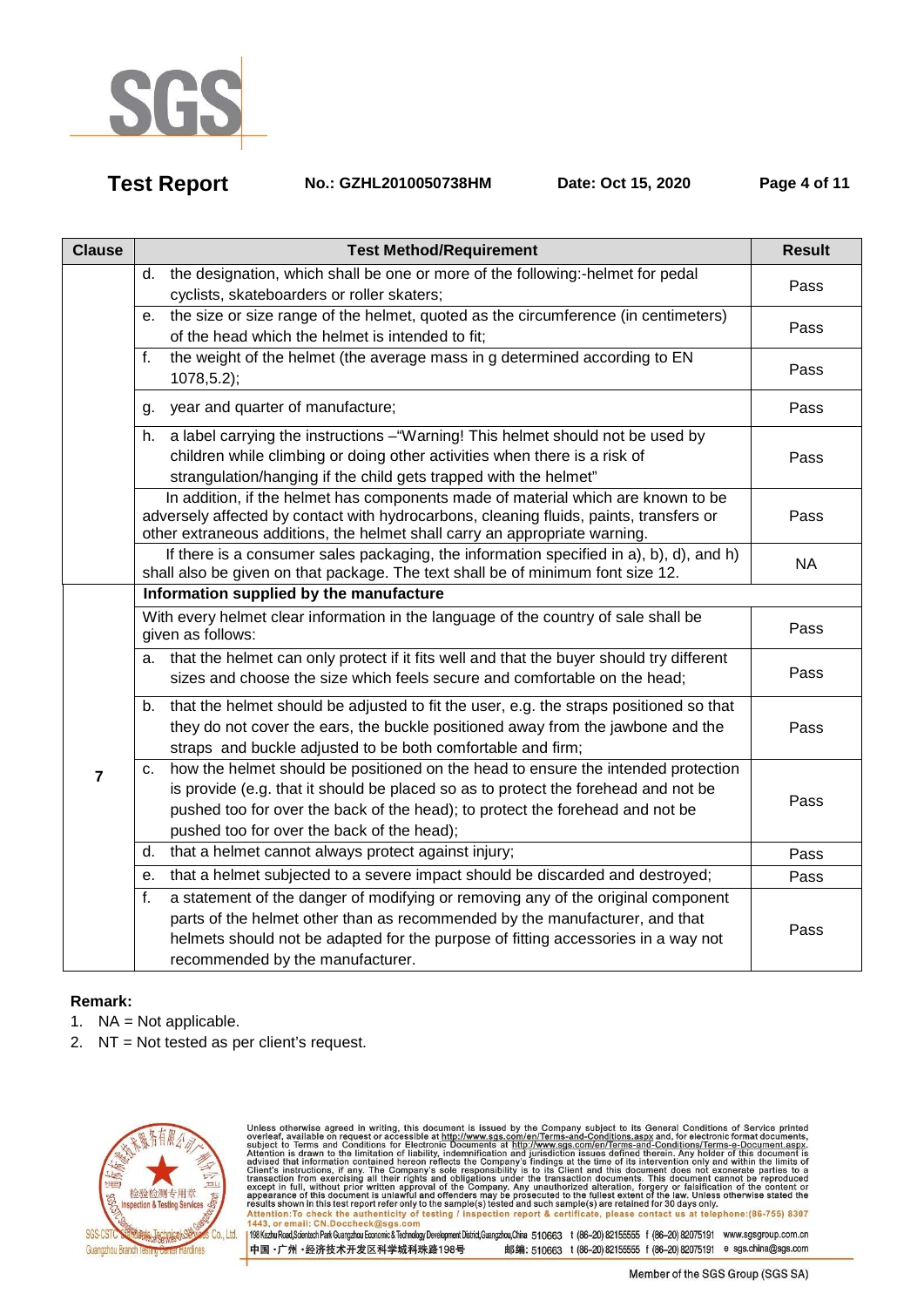

**Test Report No.: GZHL2010050738HM Date: Oct 15, 2020 Page 5 of 11** 

**Model: S66B/C Size: 55-59 cm Test headform: 575 (EN 960:2006)** 

**Annex-1: Mass** 

Mass of the samples:

| Sample No. | Mass $(g)$ |
|------------|------------|
|            | 343        |
| 2          | 350        |
| 3          | 348        |
|            | 345        |
| Average    | 346.5      |

### **Annex-2: Impact energy attenuation test**

Test Specification: EN 1078:2012+A1:2012-5.4 Ambient temperature at time of test: 23.2 °C

| Sample No. | <b>Condition</b>                                              | <b>Test Anvil</b> | <b>Test site</b> | <b>Velocity</b><br>(m/s) | Peak'G | <b>Result</b> |
|------------|---------------------------------------------------------------|-------------------|------------------|--------------------------|--------|---------------|
|            | High temperature<br>No recondition (Clause<br>5.4.2.1         | Kerbstone         | Front            | 4.63                     | 107.8  | Pass          |
|            |                                                               | Flat              | Left             | 5.47                     | 200.7  | Pass          |
| 2          | Low temperature<br>No recondition (Clause<br>5.4.2.2)         | Flat              | Crown            | 5.47                     | 195.3  | Pass          |
|            |                                                               | Kerbstone         | Rear             | 4.67                     | 99.3   | Pass          |
| 3          | <b>Artificial Ageing</b><br>No recondition (Clause<br>5.4.2.3 | Kerbstone         | Crown            | 4.62                     | 121.6  | Pass          |
|            |                                                               | Flat              | Rear             | 5.47                     | 148.9  | Pass          |

### **Annex-3: Retention system strength**

Test Specification: EN 1078:2012+A1:2012-5.5 Ambient temperature at time of test: 23.2 °C

| Sample No.    | <b>Condition</b>                                               | <b>Dynamic</b><br>extension (mm) | <b>Residual</b><br>extension (mm) |      |
|---------------|----------------------------------------------------------------|----------------------------------|-----------------------------------|------|
| $\mathcal{P}$ | Low temperature<br>No recondition (Clause<br>5.4.2.2)          | 20.7                             | 7.6                               | Pass |
| 3             | <b>Artificial Ageing</b><br>No recondition (Clause<br>5.4.2.3) | 20.6                             | 7.6                               | Pass |

### **Annex-4: Field of vision**

Test Specification: EN 1078:2012+A1:2012-5.7 Horizontal: >105º Upward: >25º Downward: >45º



Unless otherwise agreed in writing, this document is issued by the Company subject to its General Conditions of Service printed<br>overleaf, available on request or accessible at http://www.sgs.com/en/Terms-and-Conditions.asp Attention: To check the authenticity of testing / inspection report & certificate, please contact us at telephone: (86-755) 8307<br>1443, or email: CN.Doccheck@sgs.com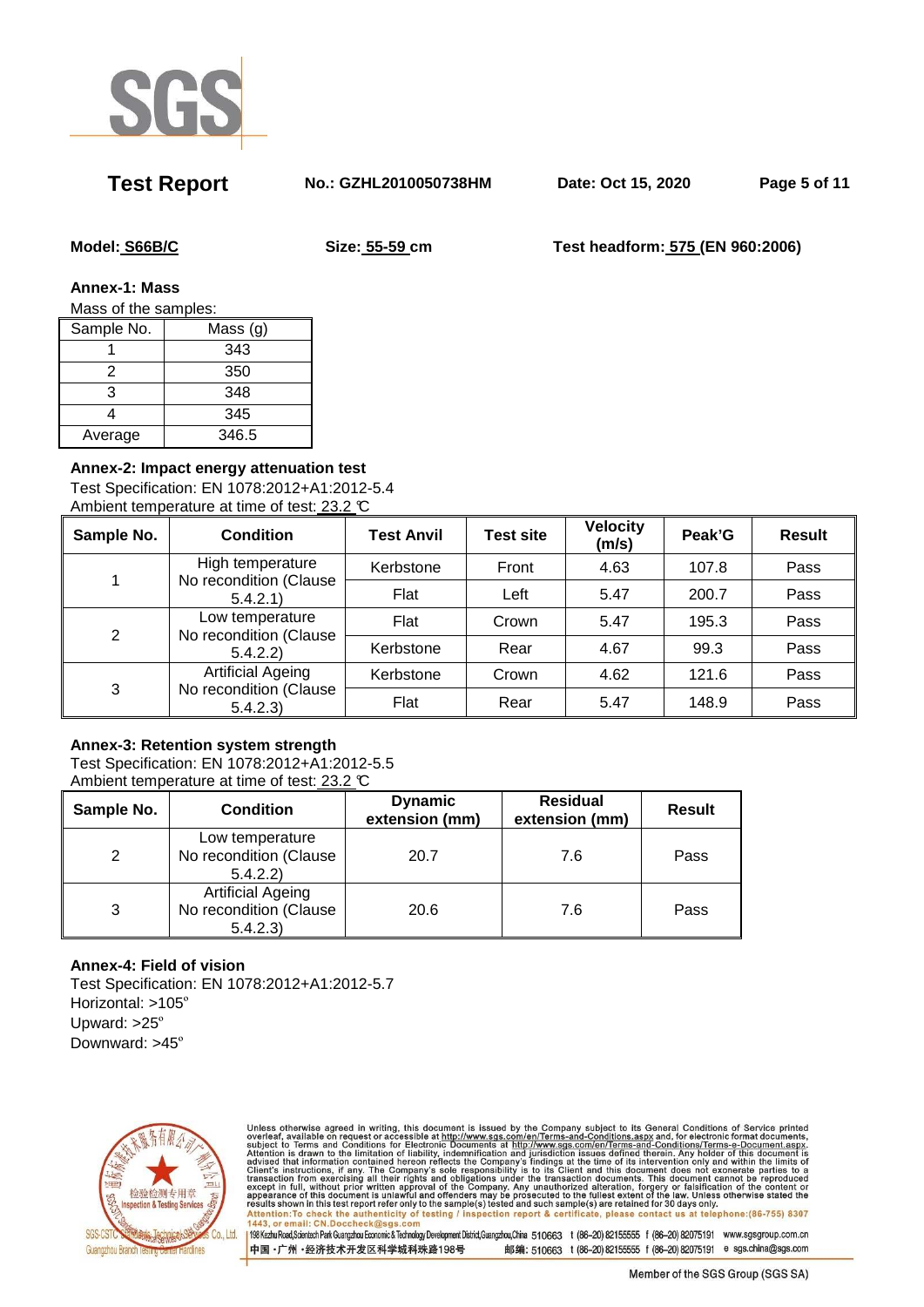

**Test Report No.: GZHL2010050738HM Date: Oct 15, 2020 Page 6 of 11** 

### **Sample Photo(s):**





Unless otherwise agreed in writing, this document is issued by the Company subject to its General Conditions of Service printed<br>overleaf, available on request or accessible at http://www.sgs.com/en/Terms-and-Conditions.asp resums shown in una essere point eneroiny to une samplets) rester and such samplets are retained to 50 usys omn<br>Attention:To check the authenticity of testing / inspection report & certificate, please contact us at telep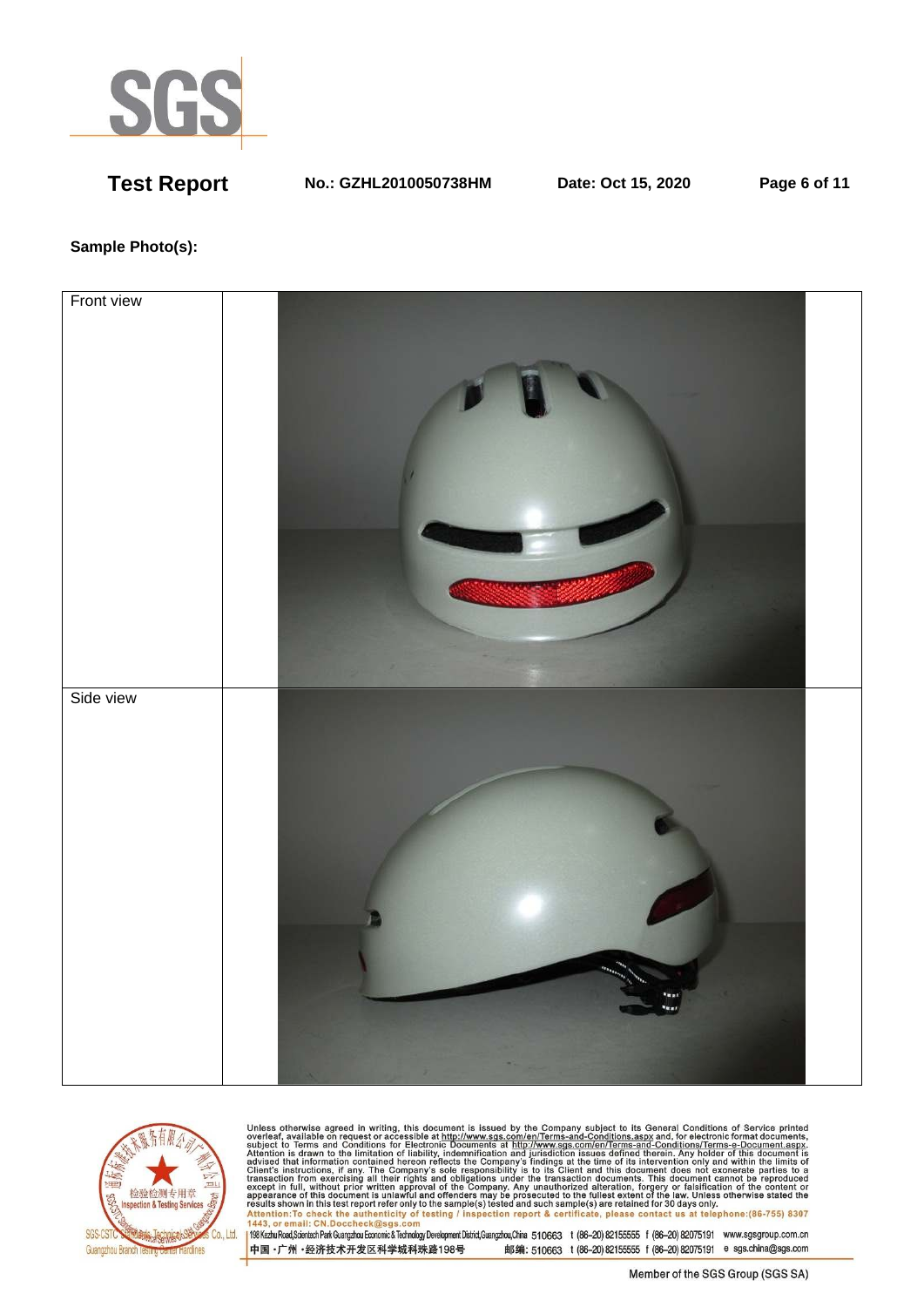

**Test Report No.: GZHL2010050738HM Date: Oct 15, 2020 Page 7 of 11** 





Unless otherwise agreed in writing, this document is issued by the Company subject to its General Conditions of Service printed<br>overleaf, available on request or accessible at http://www.sgs.com/en/Terms-and-Conditions.as resums shown in una essere point eneroiny to une samplets) rester and such samplets are retained to 50 usys omn<br>Attention:To check the authenticity of testing / inspection report & certificate, please contact us at telep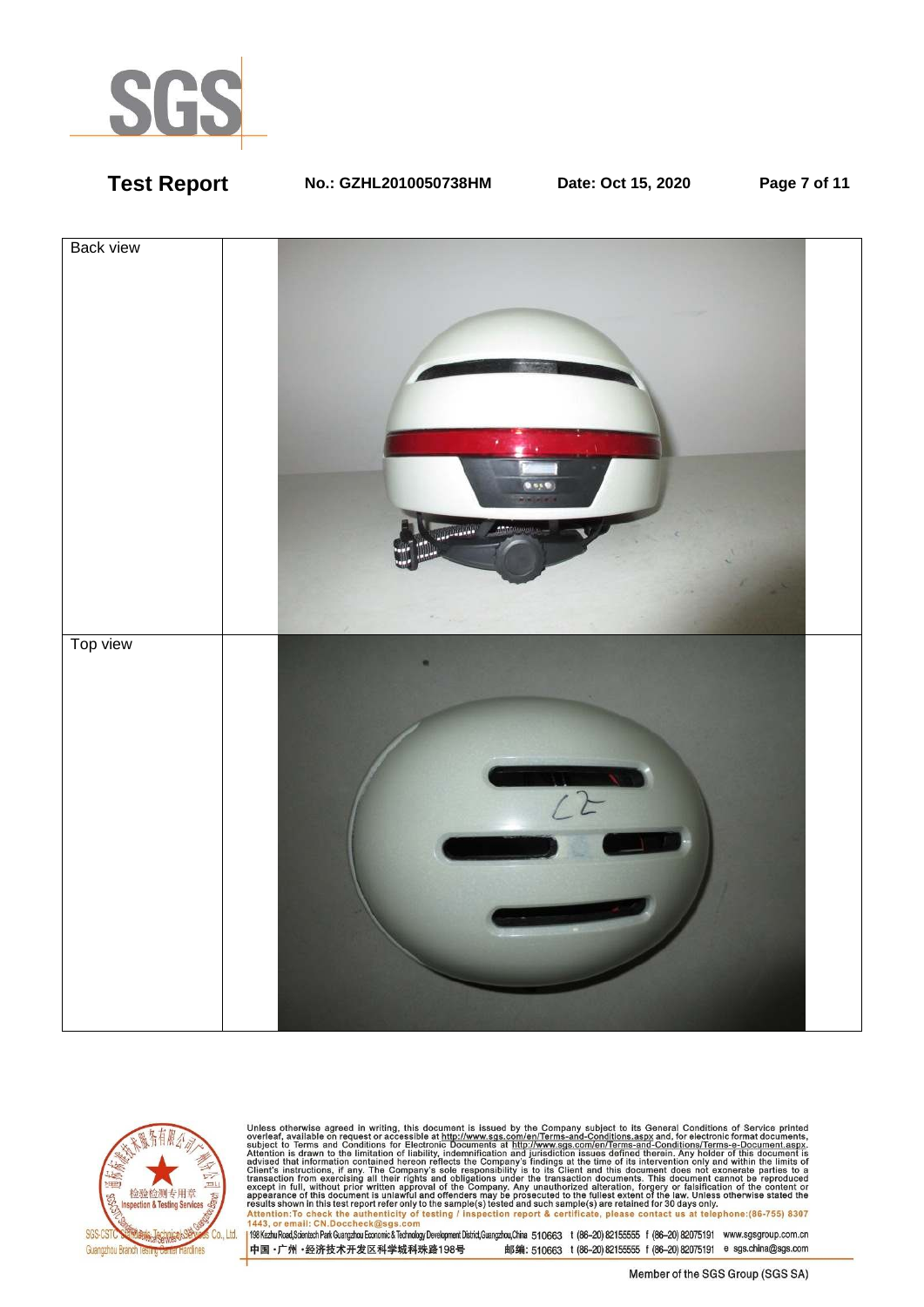

**Test Report No.: GZHL2010050738HM Date: Oct 15, 2020 Page 8 of 11** 





Unless otherwise agreed in writing, this document is issued by the Company subject to its General Conditions of Service printed<br>overleaf, available on request or accessible at http://www.sgs.com/en/Terms-and-Conditions.as Attention: To check the authenticity of testing / inspection report & certificate, please contact us at telephone: (86-755) 8307<br>1443, or email: CN.Doccheck@sqs.com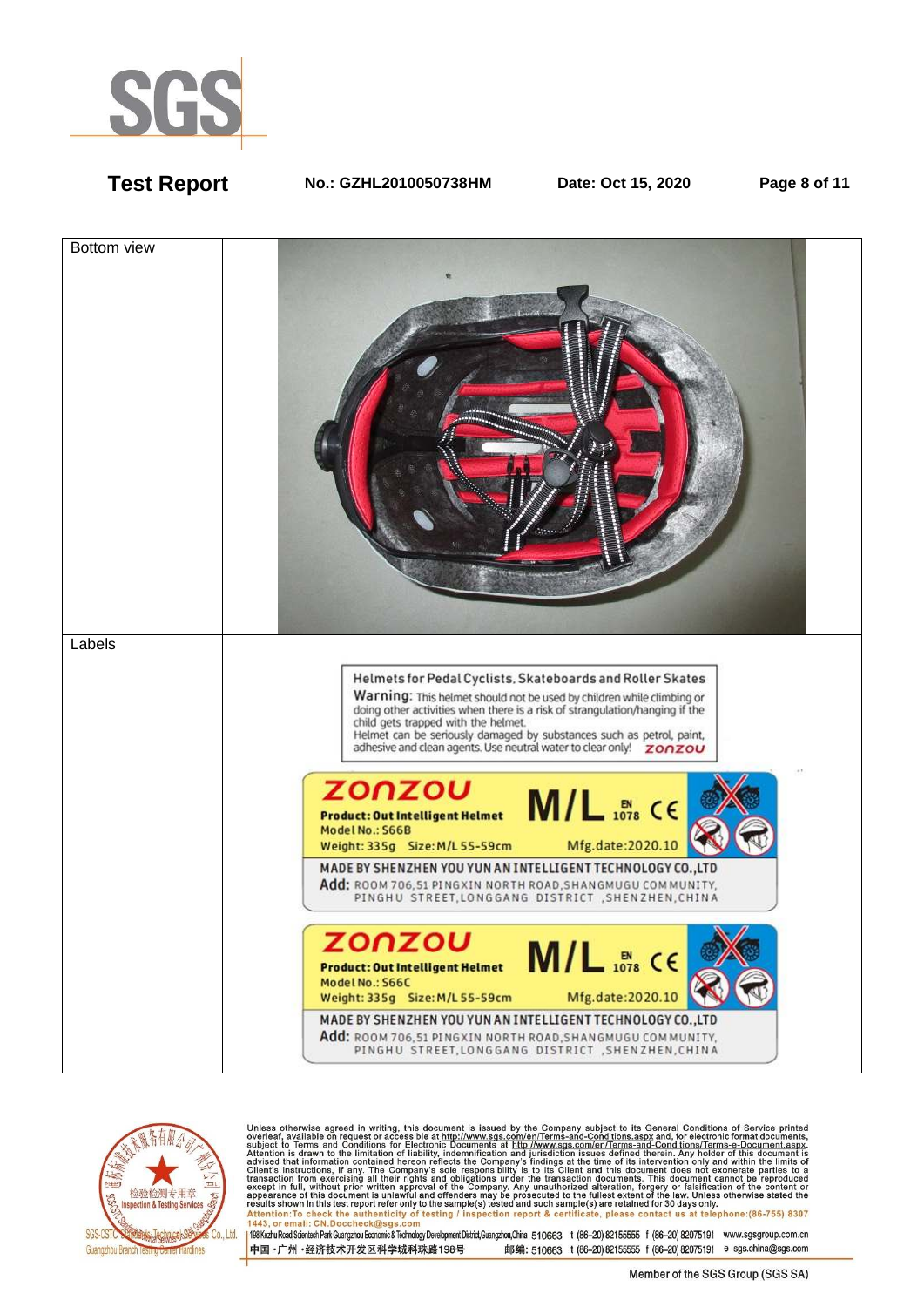

# **Test Report No.: GZHL2010050738HM Date: Oct 15, 2020 Page 9 of 11**





Unless otherwise agreed in writing, this document is issued by the Company subject to its General Conditions of Service printed<br>overleaf, available on request or accessible at http://www.sgs.com/en/Terms-and-Conditions.as Attention: To check the authenticity of testing / inspection report & certificate, please contact us at telephone: (86-755) 8307<br>1443, or email: CN.Doccheck@sqs.com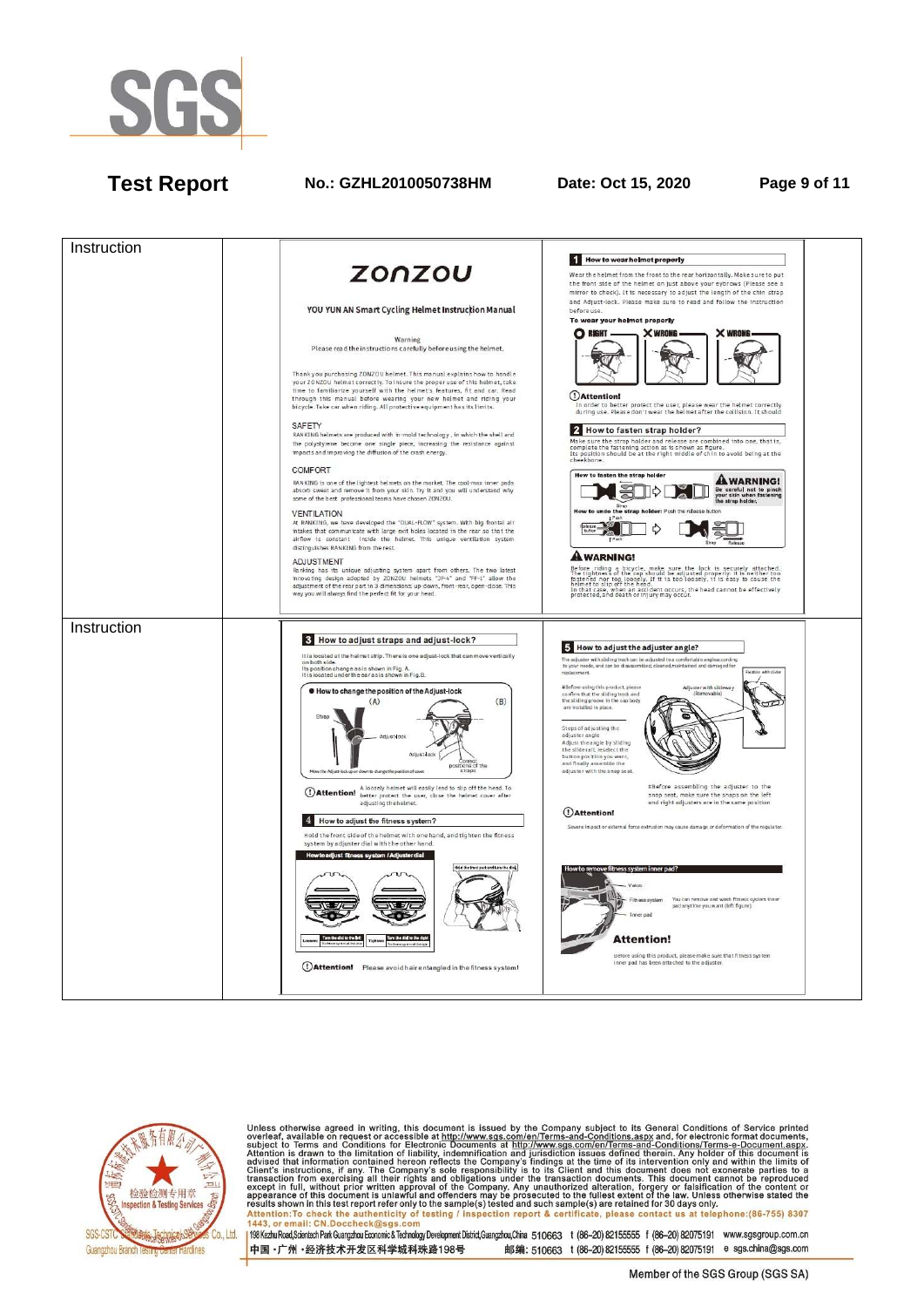

## **Test Report No.: GZHL2010050738HM Date: Oct 15, 2020 Page 10 of 11**





Unless otherwise agreed in writing, this document is issued by the Company subject to its General Conditions of Service printed<br>overleaf, available on request or accessible at http://www.sgs.com/en/Terms-and-Conditions.as Attention: To check the authenticity of testing / inspection report & certificate, please contact us at telephone: (86-755) 8307<br>1443, or email: CN.Doccheck@sqs.com